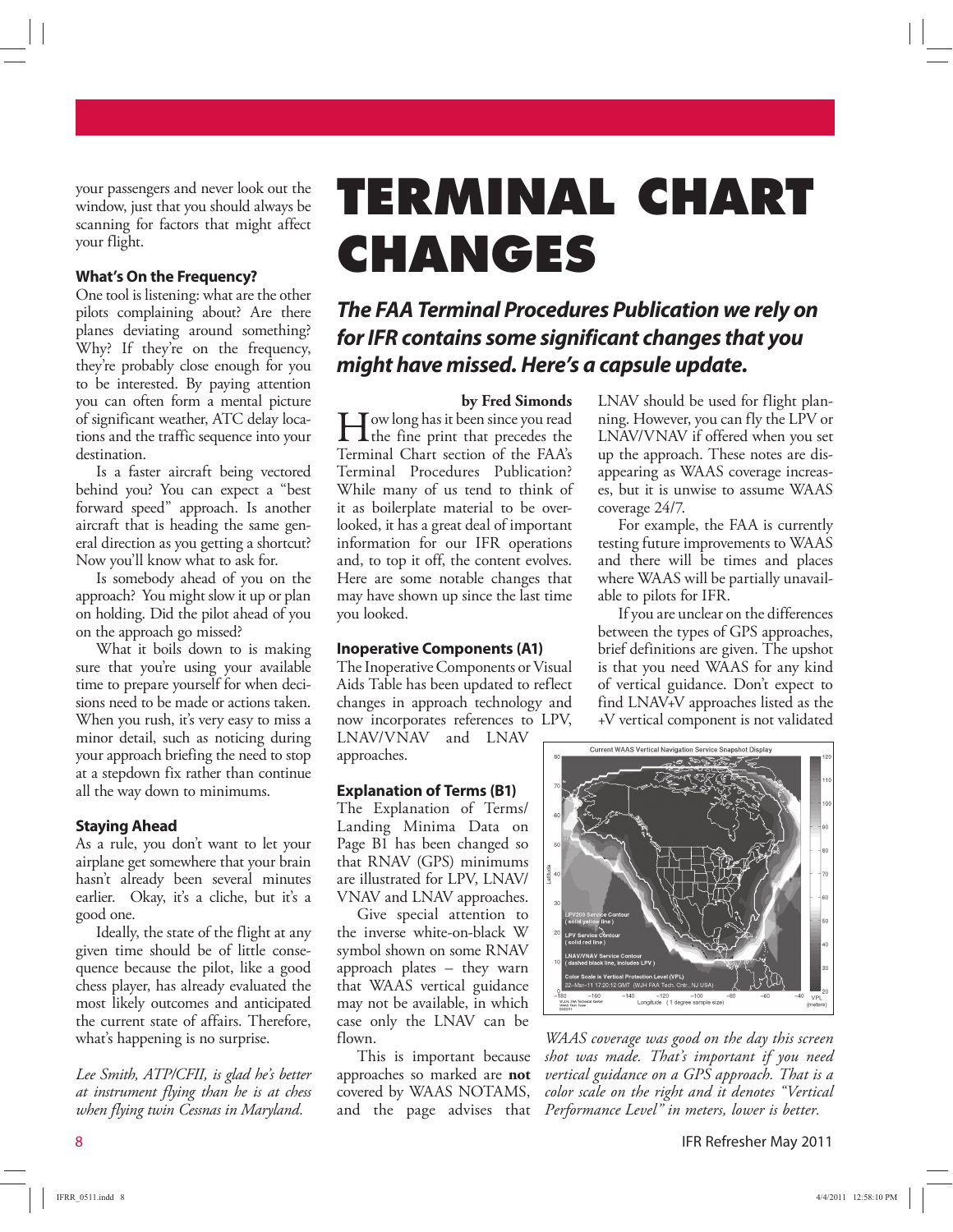# **TERMINAL PROCEDURES**



*Runway Declared Distance numbers are now published for some airports in the A/FD. You know to look there by the inverse white-on-black D in the runway diagram on the approach plate.*

by field survey or TERPS criteria. (See IFRR "GPS Approaches Dissected", *IFR Refresher*, February 2010)

# **General Information (C1, C2)**

The organization responsible for the plate is found in the center of the top margin. Most are FAA, but if the notation says FAA-O, it means that the approach was developed by a private organization but is FAA-certified.

The date of last revision for any reason is shown in Julian date format (YYDDD) in the lower left margin of each chart along with the notation Orig or Amdt number. As plates are amended, the Julian date is being moved to the top right margin of the chart and replaced with the more readable 30DEC07 format.

If you construct your own booklet of oft-used plates, you can see if they are still current by comparing them with current charts.

# **Plan View Symbols (E1)**

This page is interesting because it illustrates how a flyover waypoint differs in depiction from a flyby waypoint. Flyover waypoints ("tag this base") have a circle around them for emphasis while flyby waypoints, where GPS turn anticipation can be used, do not.

Some plan views have a small "x" and a name. This computer navigation fix (CNF) defines a GPS navigation track that does not need to be a waypoint. I have seen CNFs used on NDB approaches even though the approach did not call for GPS. The same small "x" is used on SID and STAR plates to denote mileage breakdowns.

# **Profile View (F1)**

A visual descent point, marked by a heavy, bold **V** on a GPS approach profile indicates the point from MDA to the end of the runway at a threedegree angle. It precedes the missed approach point. If you go past the VDP at MDA, the angle increases until a normal descent cannot get you to the runway and a missed approach is in your future.

You have to read the fine print on this page to learn a little disconcerting news: if a shaded line extends from the **V** to the runway, there are no obstacles between it and the runway end. If there is no line, there is at least one obstacle, placing a descent in VMC from this point in the unwise category.

You can calculate your own VDP, anytime, anywhere, for any approach. Simply take the height above touchdown (that little number below your minimums) and divide it by 300. The result is distance to the runway in miles. When your GPS ticks down to that number, you're there.

# **Airport Diagram (H1)**

There are a couple of new wrinkles here. Reflecting the FAA's ongoing campaign against runway incursions,

## **IFR REFRESHER READER SERVICES:**

#### **FOR BACK ISSUES, ARTICLES:**

Phone us at: (203) 857-3143 Fax us at: (203) 857-3103

#### **FOR QUESTIONS ABOUT YOUR SUBSCRIPTION:**

Please call (800) 829-9156 or mail us at IFR REFRESHER P.O. BOX 420235 PALM COAST, FL 32142-0235

#### **TO CHANGE YOUR ADDRESS:**

Attach your present mailing label to this form (or a copy of this form), enter your new address below and mail to: IFR REFRESHER P.O. BOX 420235 PALM COAST, FL 32142-0235

| Address 2                                            |
|------------------------------------------------------|
|                                                      |
| State and the state of the state of the state<br>ZIP |
| E-mail                                               |

#### **TO ORDER OR RENEW A SUBSCRIPTION:**

Enter your name and address above and check the subscription term that you prefer:

 $\Box$  1 year (12 issues) \$59  $\Box$  6 months (6 issues) \$30

For all other countries: 1 year, US \$69; 6 months, US \$35

| $\Box$ Check enclosed $\Box$ AMEX |  |
|-----------------------------------|--|
| $\Box$ MasterCard $\Box$ VISA     |  |

Card # Expiration Date

Signature\_\_\_\_\_\_\_\_\_\_\_\_\_\_\_\_\_\_\_\_\_\_\_

IFR Refresher May 2011 9